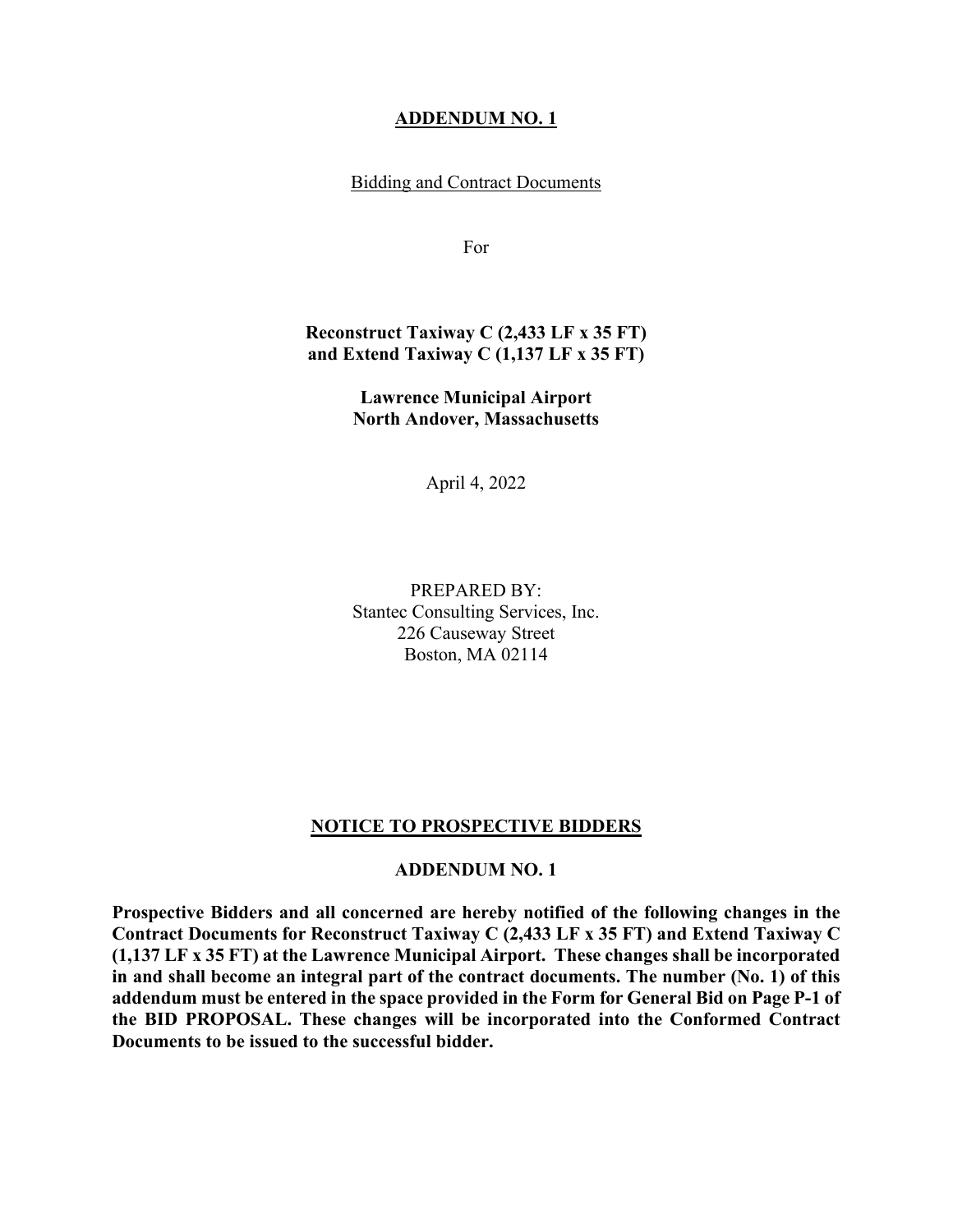# **INFORMATION FROM PRE-BID MEETING AND SITE TOUR**

1. A copy of the attendance lists from the virtual pre-bid meeting and site tour are included with this Addendum.

# **REVISIONS TO CONTRACT DOCUMENTS**

## **INFORMATION, CONTRACT & BONDS**

## **INVITATION FOR BID:**

1. In the **INVITATION TO BID**, on page 1, in the second paragraph, **DELETE** the following sentence:

"Bids will be received until **Wednesday, April 13, 2022 at 11:00 a.m. local time**, at which time all bids will be publicly opened on-line."

## And **REPLACE WITH**

"Bids will be received until **Wednesday, April 20, 2022 at 11:00 a.m. local time**, at which time all bids will be publicly opened on-line."

2. In the **INVITATION TO BID**, on page 2, in the second paragraph, **DELETE** the following sentence:

"The deadline for submission of questions is **12:00 p.m., Wednesday April 6, 2022.**"

## And **REPLACE WITH**

"The deadline for submission of questions is **12:00 p.m., Friday April 8, 2022.**"

## **INSTRUCTIONS TO BIDDERS:**

1. In the **INSTRUCTIONS TO BIDDERS**, on page 7, paragraph 1.7.1, **DELETE** the following sentence:

"The deadline for submission of questions is **12:00 p.m., Wednesday April 6, 2022**."

#### And **REPLACE WITH**

"The deadline for submission of questions is **12:00 p.m., Friday April 8, 2022**."

## **END OF ADDENDUM NO. 1**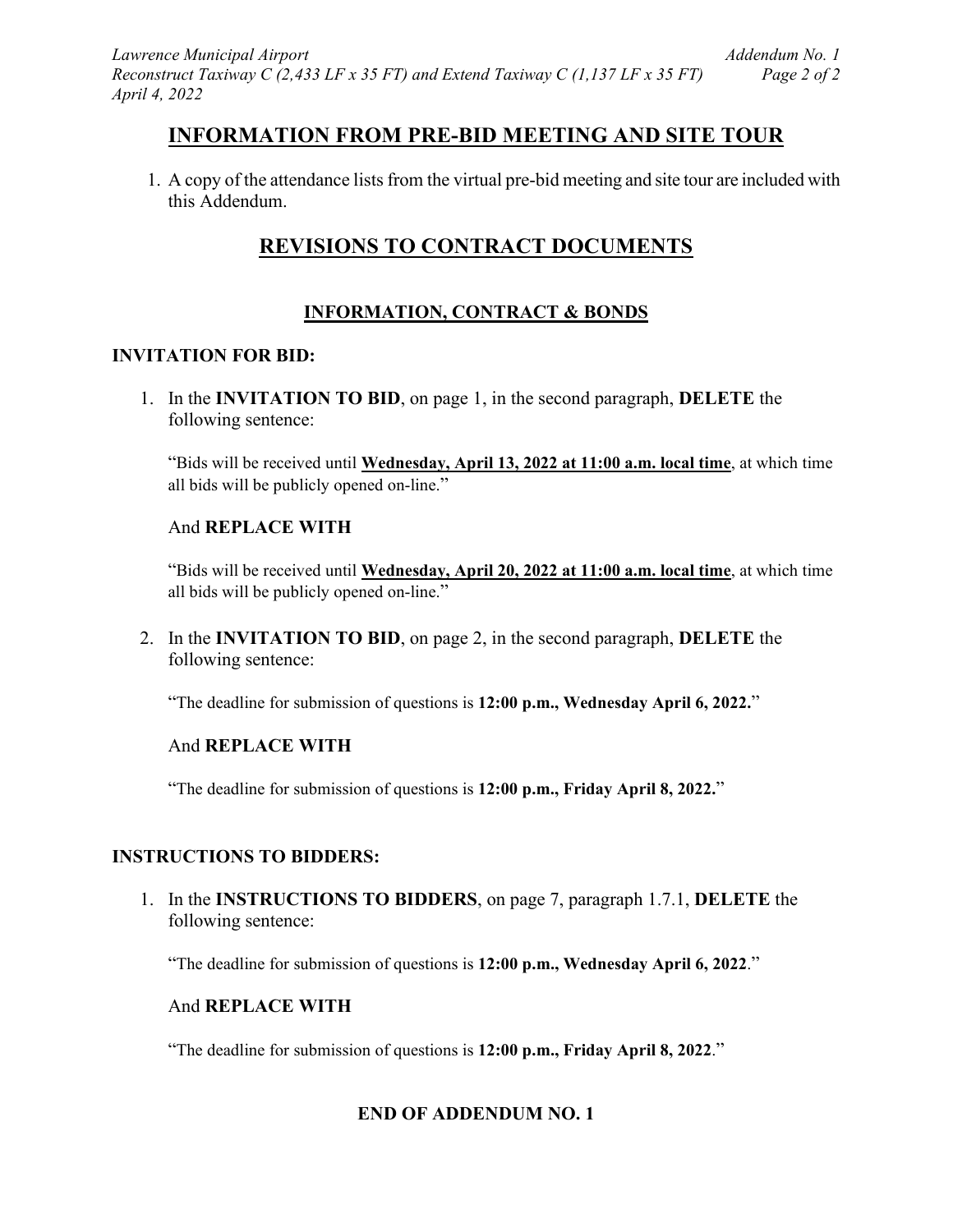#### **MEETING ATTENDANCE RECORD**



| <b>Purpose:</b> | <b>Pre-Bid Meeting</b><br>Reconstruct Taxiway C (2,433 LF x 35 FT) and Extend Taxiway C (1,137 LF x 35 FT)<br><b>Lawrence Municipal Airport</b> |                       |  |
|-----------------|-------------------------------------------------------------------------------------------------------------------------------------------------|-----------------------|--|
| Project:        |                                                                                                                                                 |                       |  |
| Client:         |                                                                                                                                                 |                       |  |
|                 |                                                                                                                                                 |                       |  |
| Date:           | March 29, 2022                                                                                                                                  | <b>Time: 10:00 AM</b> |  |

**Location:** Virtual Meeting (Microsoft Teams)

| <b>NAME</b>          | <b>REPRESENTING</b>             | <b>TELEPHONE</b> | <b>EMAIL</b> |
|----------------------|---------------------------------|------------------|--------------|
| <b>Mike Miller</b>   | Lawrence Municipal Airport      |                  |              |
| Dom Zazzaro          | Stantec                         |                  |              |
| Craig Sullivan       | Stantec                         |                  |              |
| <b>Howard Burpee</b> | Stantec                         |                  |              |
| Jon Neeser           | JH Lynch                        |                  |              |
| Andrew Massard       | Kobo Utility Construction Corp  |                  |              |
| Ben Sargent          | E.T. & L. Corp                  |                  |              |
| Julie Power          | McDonald Electrical Corporation |                  |              |
| Cody Kurek           | Lumacurve Airfield Signs        |                  |              |
| <b>Glenn Cairns</b>  | George Cairns and Sons          |                  |              |
| Dave Benson          | Lumacurve Airfield Signs        |                  |              |
| <b>Matt Pierce</b>   | McCourt Construction            |                  |              |
| Derek Hanson         | McCourt Construction            |                  |              |
| Craig Stewart        | <b>McCourt Construction</b>     |                  |              |
| Kevin Garity         | <b>Brox Industries</b>          |                  |              |
| Tom Cullen           | <b>Cullen Electric</b>          |                  |              |
| <b>WLF Team</b>      | W.L. French Excavating Corp.    |                  |              |
| Melanie Rostankowski | Lumacurve Airfield Signs        |                  |              |
| <b>Ed Bennett</b>    | Kobo Utility Construction Corp  |                  |              |
|                      |                                 |                  |              |
|                      |                                 |                  |              |